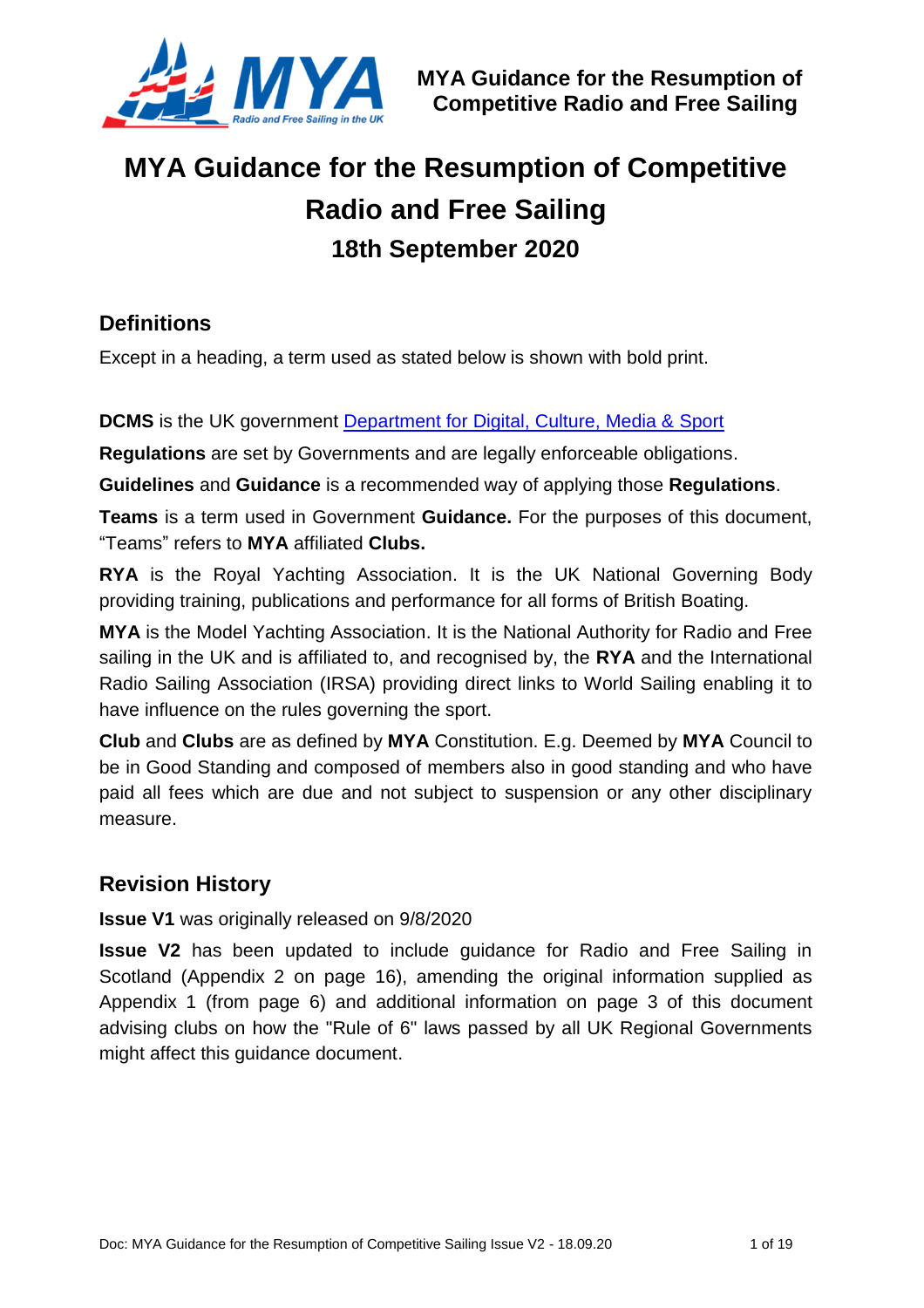

#### **Introduction and Preface**

The UK is transitioning from full COVID-19 virus lockdown. The governments of England, Scotland, Northern Ireland and Wales have individual road maps with different timings and different prevailing **Regulations**. As a consequence, there is not a "*one size fits all*" set of UK-wide **Guidelines** that the **RYA** and hence the **MYA** can provide to its members.

This document is designed to provide **Clubs** and individuals access to resources where up to date government **Guidance** for England, Scotland, Northern Ireland and Wales can be found.

It is the responsibility of each **Club** and individual to ensure they comply with the prevailing laws and **Regulations** that apply to them. In addition, **Clubs** and individuals may also be required to observe rules applied by water authorities, landlords, etc.

Therefore, it is incumbent on each Club and individual member to:

#### **Assess their circumstances to reach a decision whether to resume sailing**

and in doing so:

#### **What measures they will need to have in place that are consistent with the existing laws, Regulations, Guidance and rules where they reside and sail.**

To help and support these decisions, the **RYA** (UK National Governing Body) is liaising with UK governments to provide **Guidance** supporting resumption of sailing activities. Due to the evolving nature of the different road maps in each UK country, a "Current snapshot of **Guidance**" is listed on page [3](#page-2-0) although the specific details will change as prevailing circumstances evolve.

As part of that liaison, the **MYA** (National Authority for Radio and Free sailing in the UK) has worked with **RYA** to construct this *"MYA Guidance for the Resumption of Competitive Radio and Free Sailing"*. The **MYA** has written this **Guidance** to enable **Club** organised racing to fulfil the requirements of meeting outdoors in groups larger than the "different households" limit for each country.

<span id="page-1-0"></span>**Clubs** and members need to be aware that if there is an instance where there is an insurance claim against the **Club** due to someone contracting COVID-19 through the decision of the **Club** to resume sailing and any part of that process is deemed to be outside of the government law/**Regulations**, then the **MYA** third party insurance policy may be invalid. Further if the claim is made against the **Club** committee, then they need to be aware that there is no indemnity cover for the directors/committee as it is the responsibility of each **Club** as a separate legal entity to make its own provision for that specific area of cover.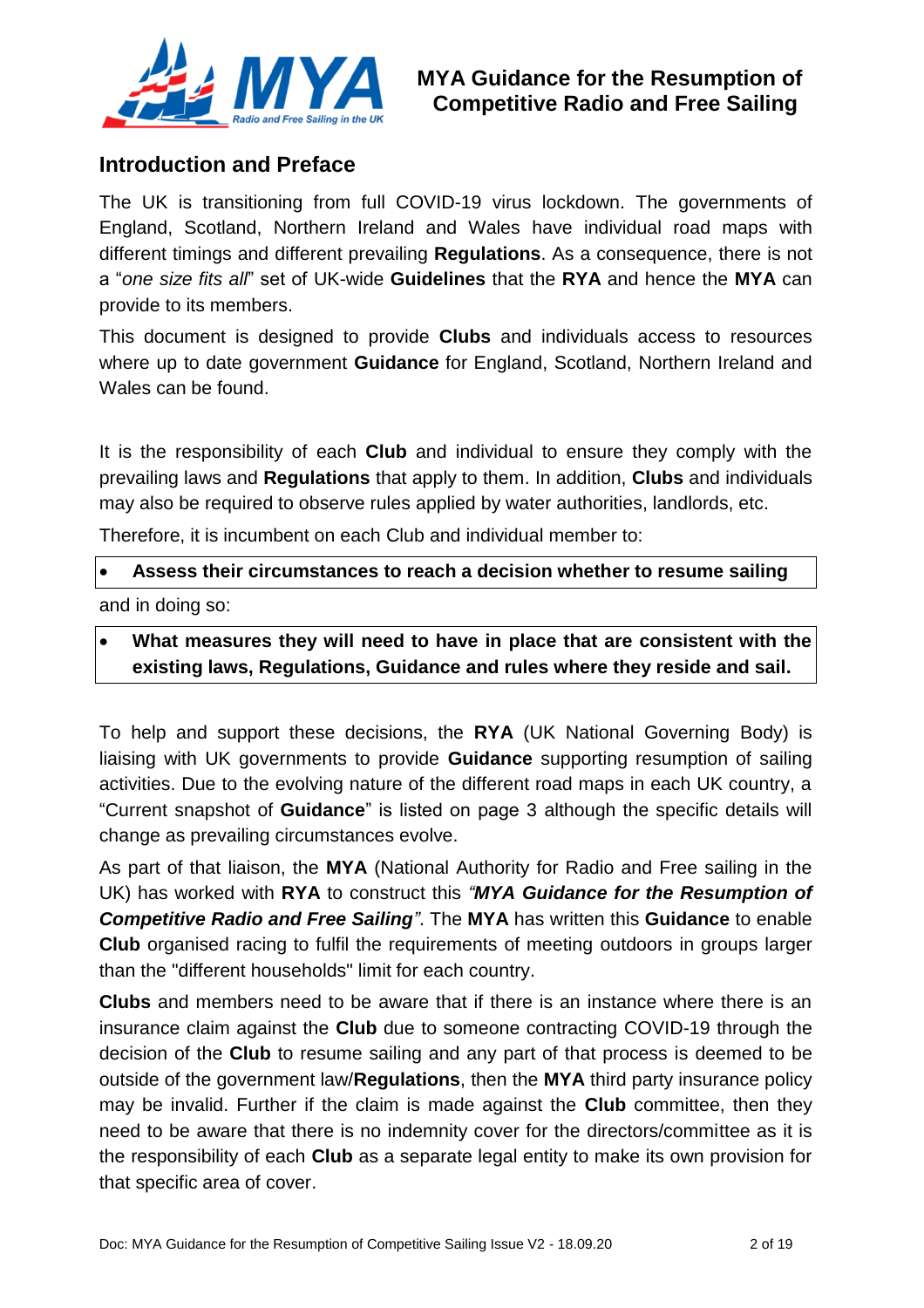

## <span id="page-2-0"></span>**Update Information added on 16th September 2020**

- The RYA legal team have advised that as Radio and Free Sailing is an integral part of the sport of sailing, the MYA is able to rely on the exemption that applies to recreational sports throughout the whole of the UK. In principle this means that this guidance document is still valid for all MYA Clubs and its members.
- The legal position is reliant however, on each **Club** complying with and being able to demonstrate, potentially on demand, that they are complying with their individual club COVID-19 policy.
- The **RYA** and **MYA** wish to remind all **Clubs** and members that the public perception of their activities may be different to the legal position. It is suggested that **Clubs** should review the numbers gathering for both social sailing and racing, especially where the water is part of a public park or facility, or may be easily viewed by the public.
- **Clubs** should review their COVID-19 policies, then follow them. Such policies should be readily available for review by anyone that might ask for it. **Clubs** should liaise closely with their landlords and advise them of their proposed COVID-19 policies and the **MYA** guidance. Some landlords may insist on adopting different numbers in the "field of play bubble", or other more stringent COVID-19 measures.
- For those clubs operating within public parks, consideration should be given to creating a well signed and "roped off" Control Area (field of play bubble) where space exists or reducing the numbers sailing to meet the "Rule of 6".

# **Current Guidance - Status as of 14th September 2020**

There is no denying that the ramifications of COVID-19 are challenging - it is still out there and cases are now on the increase again. This is why each **Club** must make its own decisions whether it is appropriate to resume or continue with competitive sailing. These **Guidelines** are proposed to support a **Club** and its members make informed, low-risk decisions.

Listed below are links to the relevant resources for both government and **RYA** in each country within the UK. The information is updated as and when government **Regulations** change although the **RYA** interpretations and **Guidelines** may lag by several days or even weeks.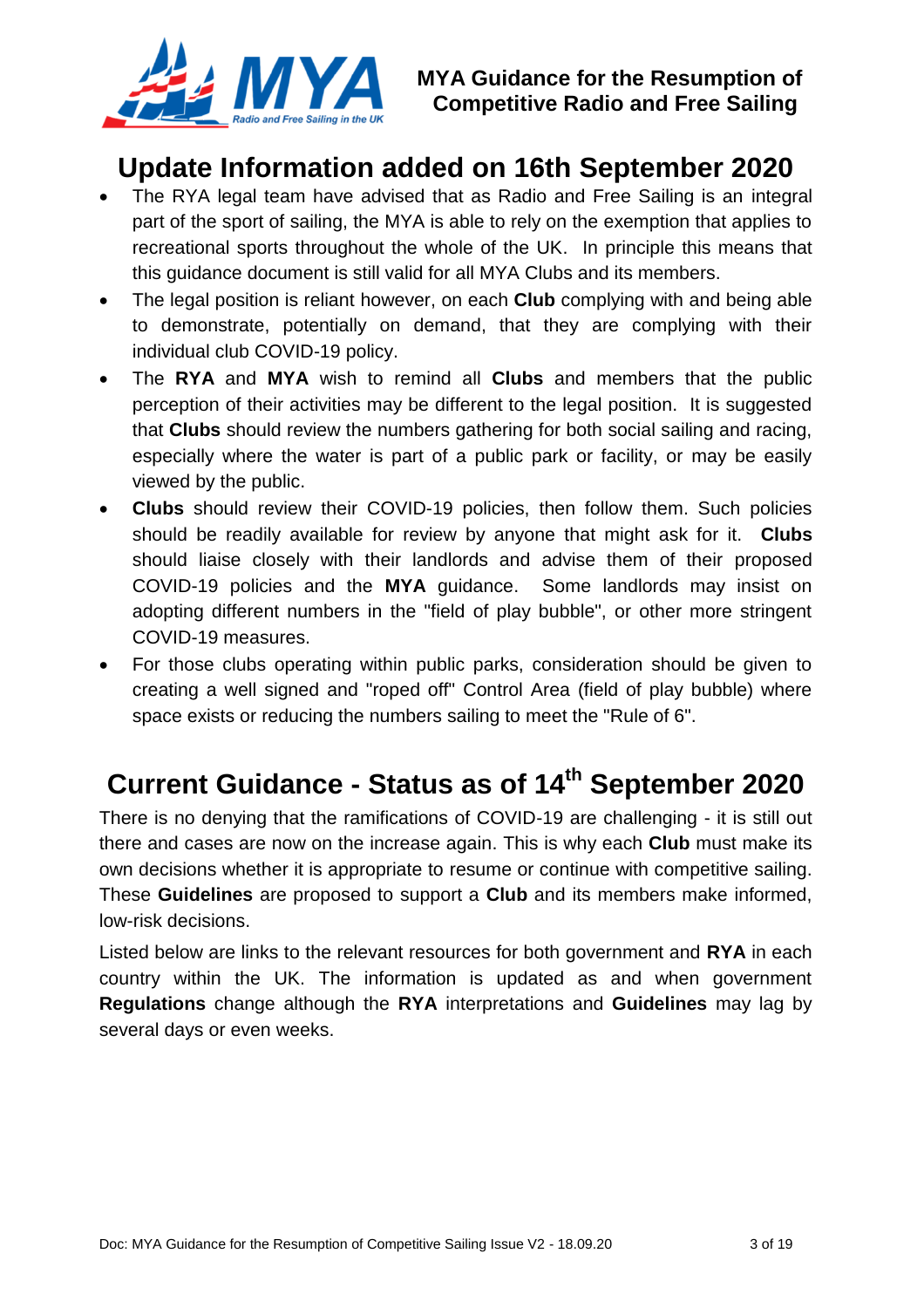

# **England**

**England** government COVID-19 **Guidance**: [click here](https://www.gov.uk/coronavirus) **RYA** England COVID-19 **Guidance**: [click here](https://www.rya.org.uk/knowledge-advice/current-affairs/Pages/coronavirus-covid-19.aspx) **RYA** England Return to Boating pages including this guidance document and Q&A's: [click here](https://www.rya.org.uk/programmes/Pages/return-to-boating.aspx) **England** Government "Return to recreational team sport framework": [click here](https://www.gov.uk/government/publications/coronavirus-covid-19-guidance-on-phased-return-of-sport-and-recreation/return-to-recreational-team-sport-framework)

# **Scotland**

**Scottish government COVID-19 Guidance: [click here](https://www.gov.scot/coronavirus-covid-19/) sportscotland** COVID-19 Latest sport and physical activity **Guidance** [click here](file:///C:/Users/User/Downloads/Latest%20sport%20and%20physical%20activity%20guidance) **RYA** Scotland COVID-19 **Guidance**: [click here](https://www.rya.org.uk/scotland/representation/Pages/Return-to-Boating.aspx) **MYA Scottish District** - Guidance for Return to Competitive Sailing: *click here* 

# **Northern Ireland**

Northern Ireland government COVID-19 **Guidance**: [click here](https://www.nidirect.gov.uk/campaigns/coronavirus-covid-19) **RYA** Northern Ireland COVID-19 **Guidance**: [click here](https://www.rya.org.uk/newsevents/news/Pages/RYA-Northern-Ireland-continues-to-review-developments-of-COVID-19.aspx)

# **Wales**

Welsh government COVID-19 **Guidance**: *click here* **RYA** Wales COVID-19 **Guidance**: [click here](https://www.rya.org.uk/rya-regions/rya-cymru-wales/information-advice/Pages/ReturntoBoatingWales.aspx)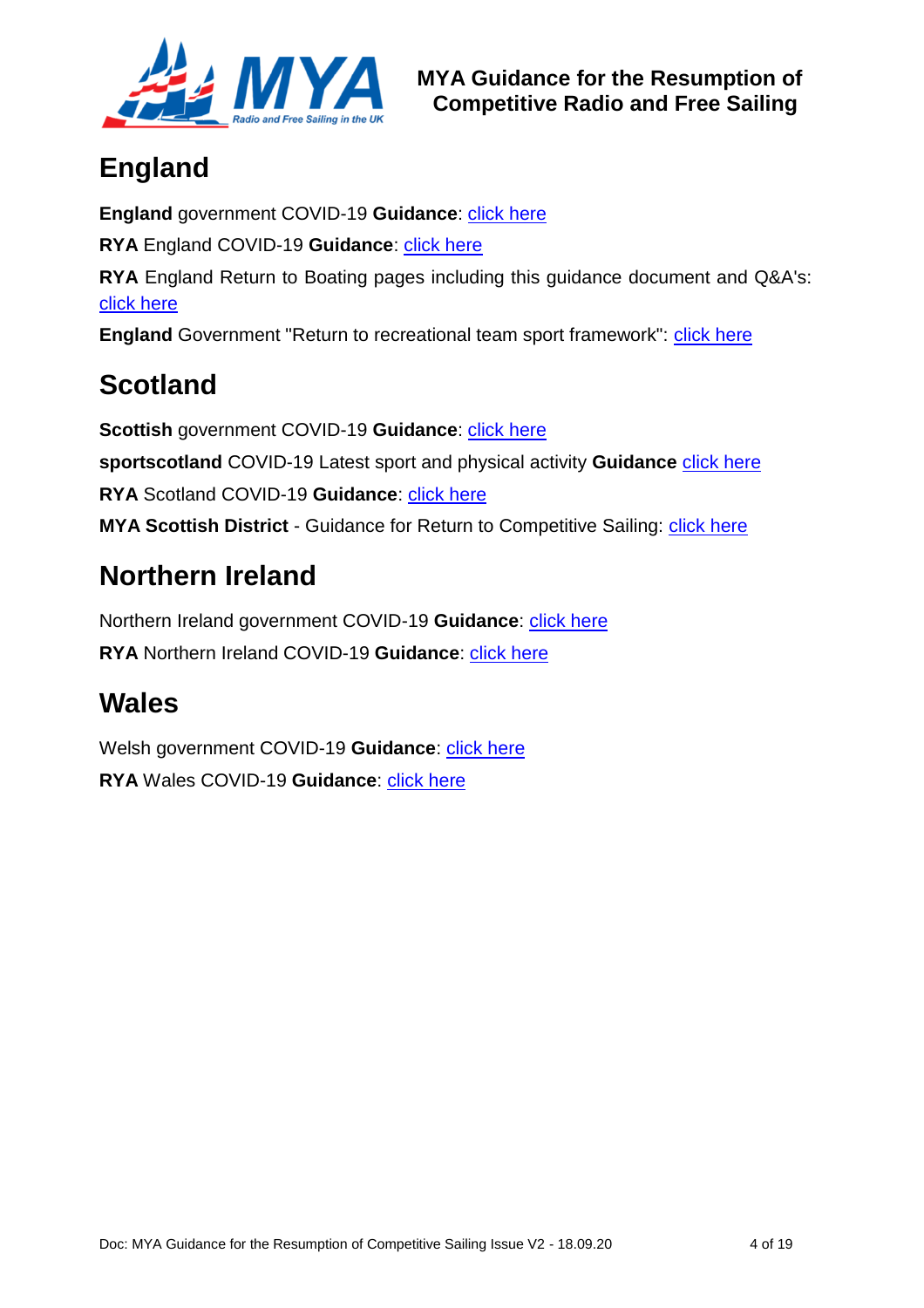

## **Note:**

The following information is subject to change in response to the COVID-19 Alert Level, community prevalence of COVID-19 and/or to reflect additional or updated Government **Guidance**.

It is recommended that **Clubs** take a gradual approach to the resumption of competitive sailing.It may be appropriate to start with the maximum number of participants (Skippers and Race Team) to be 6 and then increase to 8 or 10. Only then if the **Club** and sailors are both happy that social distancing is being met and the site can cope, you may be able to gradually increase to the maximum allowed number in a race or the total for an event.

In particular, **Clubs** must also monitor local lockdowns in their area and review the numbers allowed to sail and race appropriately. This document is for **Guidance** only and does not give **MYA** approval for all **Clubs** to hold events.

# **Follow the RYA COVID-19 principles**

**Be Considerate:** be mindful of the potential impact that you could have to other water users and local communities. Do not place unnecessary strain on emergency services

**Be Conservative**: help to minimise your risks by taking an extra conservative approach to your sailing activity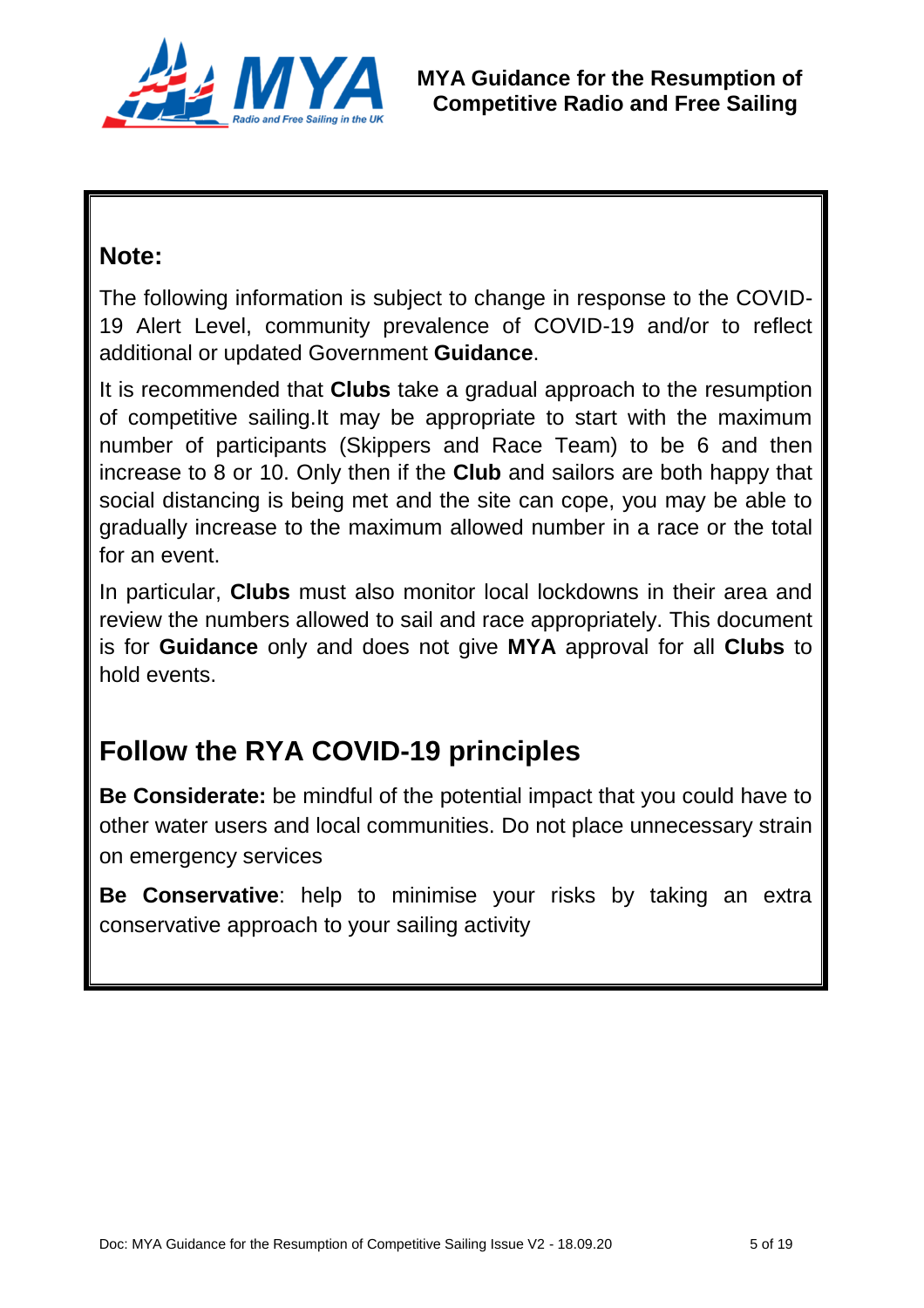

## **APPENDIX 1 - FOR ENGLAND ONLY AT THIS STAGE**

#### <span id="page-5-0"></span>**1 Suggested Adaptations for Radio and Free Sailing Events**

This plan provides measures that must be taken by **Clubs**, competitors, officials and volunteers, before, during and after all sailing activity as well as specific guidance relating to **Clubs**. It must be read in conjunction with the latest **[Government](https://www.gov.uk/coronavirus)  Guidance [prevailing in England,](https://www.gov.uk/coronavirus) Scotland, Wales and Northern Ireland** and the **[RYA Guidance for Clubs](https://www.rya.org.uk/SiteCollectionDocuments/clubs/Club_Guidance_Covid19_v1.2.pdf)** and their **[FAQ's](https://www.rya.org.uk/training-support/Pages/coronavirus_guidance.aspx)**.

It is currently proposed that events with a total of no more than 30 participants (sailors, officials and volunteers) are organised. This will allow gatherings that comply with the current legally allowed maximum number for a gathering of 30 in England. In addition, individual races must have no greater than 13 competitors to ensure that social distancing may be complied with (thus a maximum of 15 in the "field of play"). It is possible that a 3 Heat event and 4 boat promotion could theoretically be held using these numbers (28 competitors and 2 officials, max of 13 in one heat (Race 2)), but a **Club** would have to ensure that there is sufficient room surrounding the start control area and to allow waiting competitors to keep to 2m social distancing **Guidelines**. This may require the identification of waiting areas and methods to call the next heat to sail.

During racing and the pre and post racing periods, participants must adopt the appropriate social distancing **Guidance** (currently 2m) at all times (including boat assembly and set-up). It is recognised that for limited periods during racing (typically for less than 5 minutes) some participants may be closer together (again only in England) where **social** distancing of 1m+ is permitted if 2m is not possible, such as:

- 1) During the start countdown
- 2) At the finish especially between competitors and finish team members

Organisers and participants must refer to the Risk Analysis template in Section 7 (Appendix A) on page **Error! Bookmark not defined.** to determine if additional measures to mitigate risk need to be made during racing. For example finish team members could stand back to back which minimises risk if they need to stand less than 2m apart. Additionally, if the racing is for extended periods (more than 4 hours) or with larger numbers in a confined control area resulting in reduced social distancing face coverings should be considered. (There is further reading at the end of the document for those who may require assistance with writing suitable Risk Assessments for their **Clubs**)

For England, social distancing **Guidance** can be found [here.](https://www.gov.uk/government/publications/staying-alert-and-safe-social-distancing) It is recommended that a two minute countdown is used for larger events (and one minute for **Club** racing) and that boats are requested to launch without delay. **Clubs** must ensure that they minimise close participant contact between races by keeping social interaction times to a minimum and during the pre-start process.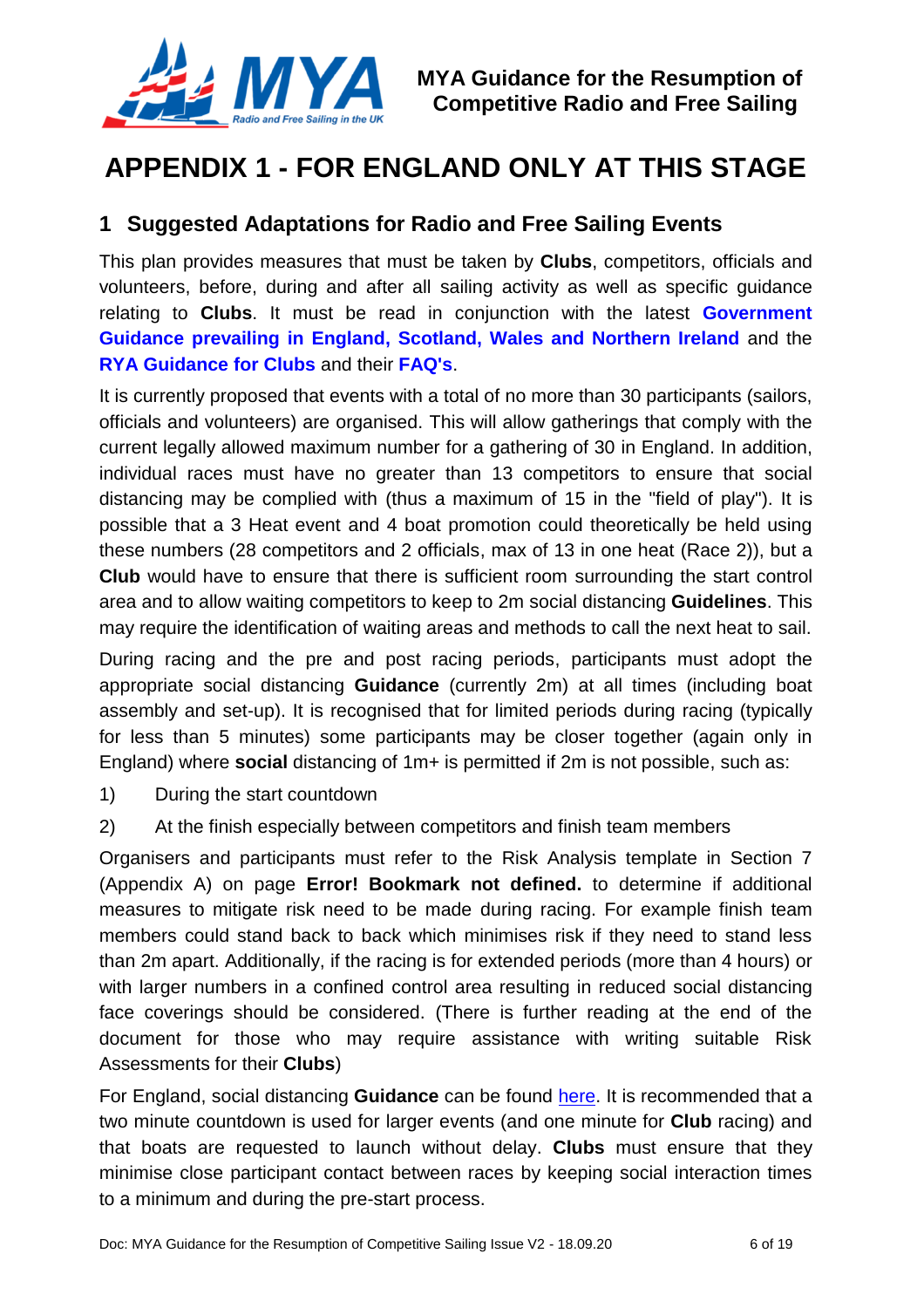

It is recommended that racing is conducted in a conservative manner and shouts of "starboard", "mark contact" etc. are either eliminated altogether or certainly reduced.

#### **2 Prior to all sailing/racing activity**

- a) All participants (sailors, volunteers and officials) intending to sail at an event, must check for symptoms of COVID-19 before travelling. In line with current Government **Guidance**, if an individual is symptomatic and/or living in a household with a possible COVID-19 infection, they must remain at home and follow current Government **Guidance**. In addition, any participants who have been asked to isolate by NHS Test and Trace because they are a contact of a known COVID-19 case, must not exercise outside their home or garden and must not exercise with others and must therefore also not attend.
- b) Participants must follow Government **Guidance** on shielding and protecting people who are clinically extremely vulnerable from COVID-19 (found in the social distancing **Guidance**) if it applies to them.
- c) Participants must comply with all public health restrictions and avoid high risk behaviour outside of the sailing setting to reduce the risk to their fellow participants when they do attend a **Club** or sailing venue.
- d) Personal hygiene measures (such as hand washing) must be carried out at home before and after sailing activity and regularly at the **Club** where facilities are available. It is recommended that **Clubs** make every effort to provide hand washing facilities using soap and water or using proprietary wash and sanitise all-in-one products that do not use water.
- e) Participants must bring their own hand sanitiser and maintain strict and frequent hand hygiene measures at all times.
- f) Participants must follow Government **Guidance** on best practice for travel, including minimising the use of public transport and avoiding car sharing.
- g) Use of the clubhouse and toilets must adhere to the latest Government **Guidance**.
- h) For **Guidance** on reducing the risk of infection when outside your home see [here.](https://www.gov.uk/government/publications/staying-safe-outside-your-home)
- i) **Club** representatives must ensure that their clubhouse is compliant with current Government legislation and **Guidance** related to COVID-19. A risk assessment must have been completed and risk mitigation measures put in place.
- j) Participants must enter the site and prepare their boats whilst maintaining social distancing.
- k) A **Club** representative or the Race Officer must make all participants aware of expected social distancing to be used before, during and after racing together with potential hygiene measures to follow whilst on site.
- l) A **Club** representative or the Race Officer must make all participants aware of the increase in transmission risk associated with partaking in even socially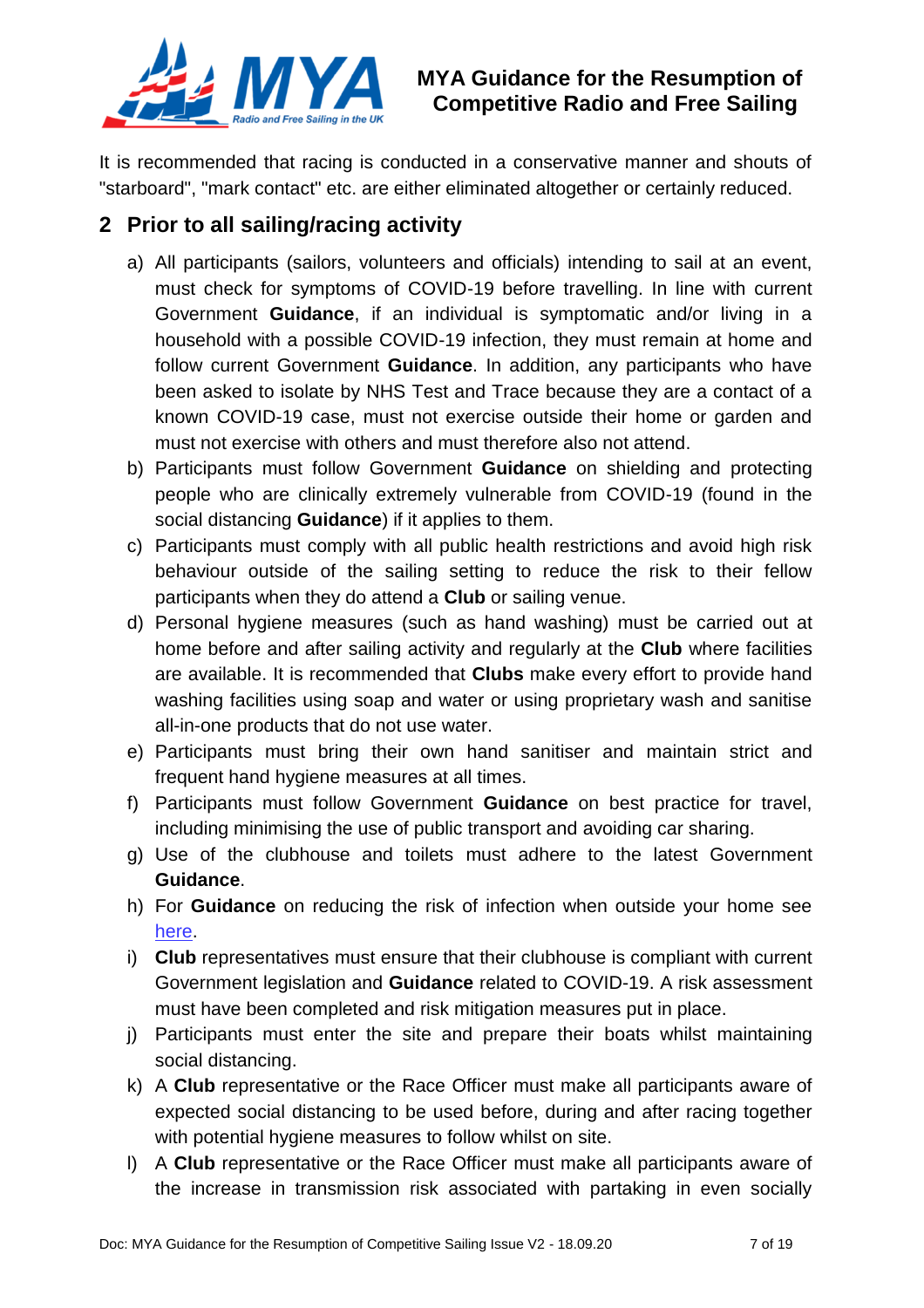

### **MYA Guidance for the Resumption of Competitive Radio and Free Sailing**

distanced sailing activity. They must ensure that all participants are clear they are opting into participating in this activity at their own risk.

m) **Clubs** must endeavour to limit the time sailors spend gathering at a venue before sailing begins. A maximum of one hour to prepare a boat and test sail should be more than sufficient. Anyone who feels vulnerable would be best advised to either a) arrive later and minimise contact with others on site or b) take the pragmatic decision not to participate.

#### **3 During all sailing activity**

- a) Sailing and Racing can operate as long as the **total participants** on site are limited to a maximum of 30, including all volunteers and race officials. Spectators would obviously increase these numbers but cannot easily be controlled by the host **Club**. The host **Club** however must make every reasonable effort to separate casual spectators from both competitors and race officials by a minimum of two metres. Spectators must be encouraged to adhere to the maximum group numbers allowed (for their country).
- b) The Control Area must have sufficient space to allow all competitors to either be fixed in location (drawing lots or rotating location in each race) or to traverse the bank whilst maintaining social distancing in both directions. This may require route demarcation for each direction.
- c) All **Clubs** and participants must recognise the potential risks in organising and participating in an event and a Risk Analysis template is included within Section 7 - Appendix A on page **Error! Bookmark not defined.** to help understand the potential risks and mitigations that may be required. It is recommended that sailors must not share equipment (boats and transmitters etc.). If they do, they must practise strict hand hygiene before and after use and the equipment must be cleaned before use by another person. **Clubs** will need to decide if face coverings will need to be used during racing to reduce the risk to participants and potentially to members of the public (where the racing is held in a public park).
- d) Shouting is actively discouraged due to the increased droplet transmission. It is recommended that competitors sail in a competitive but friendly way, acknowledging rule infringements without the need for protest calls. This should be reinforced at any briefings made before sailing.
- e) Boats that require two persons to lift into or out of the water may be used as long as each person sanitises their hands before and after handling the boat, minimising their time in close contact. Consideration should be given to the use of gloves and must use hand sanitising before and after handling of boats.
- f) All competitors must sanitise their hands after preparing their boat. Officials must also sanitise their hands prior to and after handling equipment used for the sailing/racing (marks, start timers, clipboards and writing implements).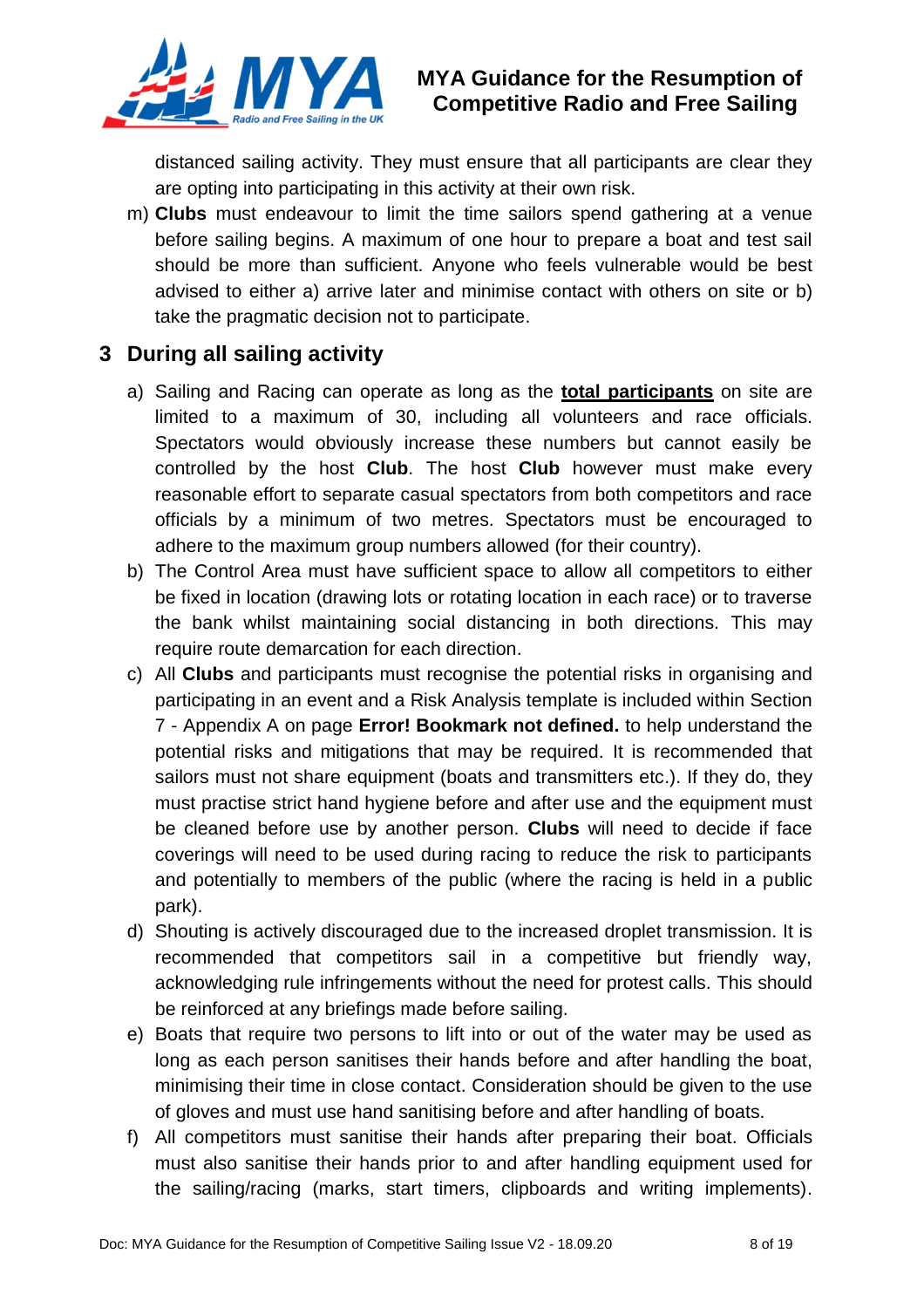

Again, consideration should be given to the use of gloves and hand sanitising before and after handling of equipment.

- g) Hand sanitiser must be used at all breaks in sailing and prior to consuming any food or drinks.
- h) If required, boat repairs must be undertaken whilst following social distancing measures, using their own tools and equipment or if borrowed with all tools or equipment sanitised before and after use.

### **4 After all sailing activity**

- a) All participants must sanitise their hands after the completion of sailing.
- b) Participants must leave the site whilst maintaining social distancing.
- c) Social gathering after the activity must only be undertaken in line with current Government **Guidelines** and social distancing must be maintained.
- d) Any **Club** equipment that is used and moved to the sailing area must always be moved by the same **Club** representative and only after using hand sanitiser. If that person is unable to move the equipment after sailing, then they may be moved by another nominated person who must then wash their hands thoroughly and use hand sanitiser.
- e) It is recommended that the score sheet is only handled by the scorer and not by competitors. Final scores must be viewed at a distance or shared electronically.
- f) Regular cleaning of equipment and the **Club** facility must take place, particularly after one sailing group finishes, and prior to the next sailing group use the site.
- g) **Clubs** must encourage all participants who attend an event to report any post event infection within their household to both a **Club** representative and the NHS Test and Trace system to limit the spread of the virus (click here for more [information\)](https://www.gov.uk/guidance/nhs-test-and-trace-how-it-works.).

#### **5 Additional Guidance for Clubs & Club Representatives**

Prior to re-opening for any sailing, **Club** representatives must ensure that their facility is compliant with current Government legislation and **Guidance** related to COVID-19. A risk assessment must have been completed and risk mitigation measures put in place and monitored. **Clubs** must produce operating and safety plans and have copies in place in a visible location at the **Club**. For further help, see the **RYA** links as part of the Current Guidance starting on page [3.](#page-1-0) **Clubs** must review how social distancing will be observed if members of the public use the same control area as sailors. This may influence how sailing may be conducted (and the maximum numbers possible) to ensure social distancing can be observed by both sailors and members of the public. **Guidance** to sailors must be published by each **Club** based upon their own situation and how close contacts (below the recommended social distance) may be mitigated or even eliminated.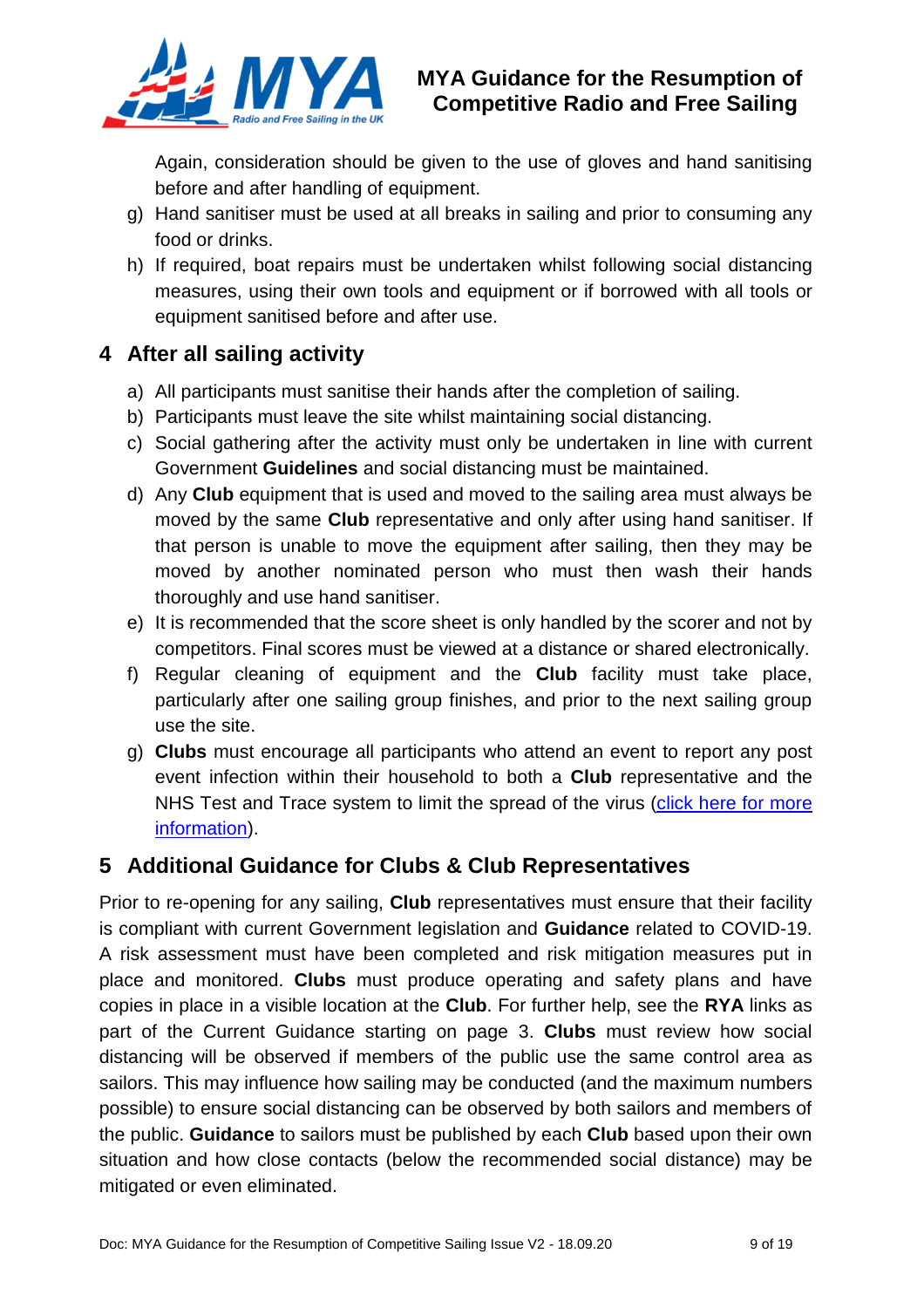

### **MYA Guidance for the Resumption of Competitive Radio and Free Sailing**

It is recommended that **Clubs** must not prepare or sell food and drink for participants unless they have assessed all current Government **Guidance** and have appropriate safety measures in place. Individuals should be recommended to bring their own food and drink for any breaks that are taken. Water bottles or other refreshment containers must not be shared.

On any day of sailing, **Club** representatives and volunteers must ensure that all COVID-19 measures are in place according to the **Club** operating and safety plans whilst maintaining social distancing – developing an 'opening up checklist' is helpful for this. This must include:

- Set-up of public health operating procedures and any access signage required (primarily for visiting sailors).
- Safe set-up of all equipment required for racing (where applicable).
- The duty of care that any **Club** already owed to members and visitors remains and therefore other matters such as First Aid must continue to be provided. First Aid equipment (including AEDs where available) and suitable PPE for First Aid must be made available. Guidance on First Aid during the COVID-19 is available from [St John Ambulance.](https://www.sja.org.uk/get-advice/first-aid-advice/covid-19-advice-for-first-aiders/)
- **Clubs** must make hand washing facilities and/or hand sanitiser available for all site users. Wherever possible, access to hand washing and toilet facilities should follow a one way system to minimise or eliminate social distancing measures being compromised. If this is not possible **Clubs** must implement a scheme to limit the numbers who access the facilities at the same time.
- **Clubs** must have entry and exit, and parking arrangements at their venue which ensures social distancing can be maintained and implement traffic flow systems where possible and appropriate.
- **Clubs** must ensure that all accessible provision within the site and the facility are still available with COVID-19 provisions in place.

**Clubs** must support NHS Test and Trace efforts by keeping a temporary record of all participants in any sailing activity for 21 days and support NHS requests for data if needed. For the latest information in relation to NHS Test and Trace and what your **Club** needs to do in relation to this **[click here](https://www.gov.uk/guidance/nhs-test-and-trace-how-it-works.)**.

Many **Clubs** already have systems for recording participants in their sailing activities. If you do not already do this however, please ensure that this is done and in line with data protection legislation. This is essential if there are any visiting sailors, where names and contact details must be recorded so that Track and Trace may be easily implemented. This must include all race team and other volunteers on site for any event.

Additional detailed information for **Clubs** organising Events is included in Section 8 on page [13.](#page-12-0)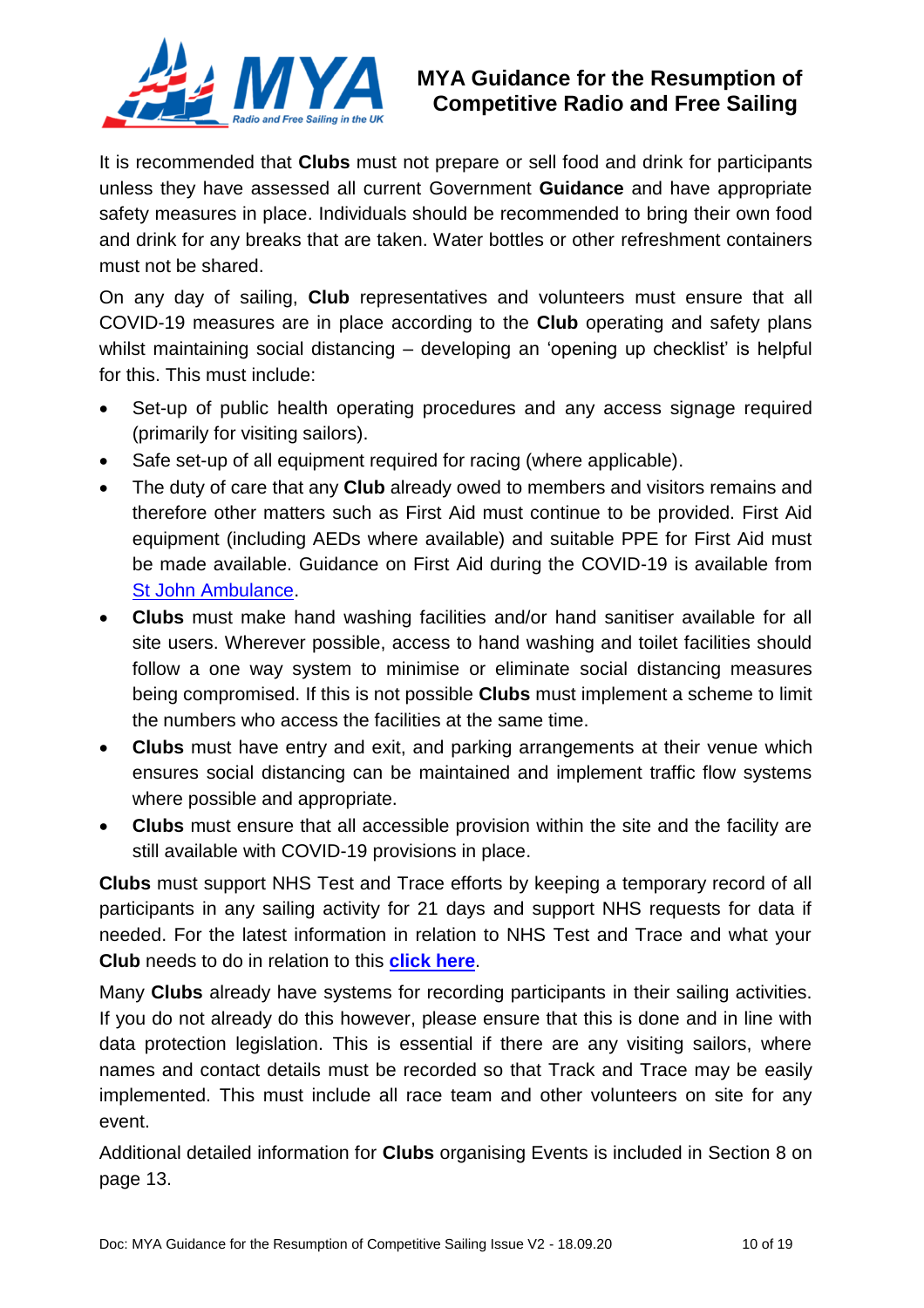

#### **6 Additional Guidance for socially distanced sailing**

Sailors must not handle the equipment or boats or other sailors unless absolutely necessary (for safety or boat recovery reasons). If this does occur, then it is recommended that boats or other equipment must be cleaned and sanitised before use by the owner.

If sailors are "walking the bank" during any sailing activity, it is recommended that "up" and "down" walking lanes are defined prior to sailing starting. These two lanes must be separated by at least 2m. If sailors are observed by the Race Officer or other event volunteers not to be adhering to the **Guidelines**, a reminder must be made at the earliest opportunity by re-briefing all participants. If during racing specific sailors continue not to observe the **Guidelines**, then they may be subject to protest by the Race Committee.

It is however expected that no events will be run that require two finishing teams whilst 2m social distancing rules are in place, especially as this increases the total number on site and potentially reduces the maximum number of competitors. If an event requires two finish scoring teams, social distancing must be maintained with each pair at least 2m apart.

Social distancing must always be maintained including during food/drink breaks and between races.

Any spectators at an event must remain socially distanced at all times from all participants (and preferably more than the 2m **Guidance**) and refrain from all contact with equipment in use. Any spectator groups must be restricted to the separate six person gathering limits and spread out, in line with wider Government **Guidance**. A **Club** representative or the Race Officer must request spectators to move location if they do not observe the social distancing requirements or impede the sailors movements during racing.

Use of the clubhouse, and toilets must adhere to the latest Government **Guidance** and be regularly cleaned and sanitised.Clubhouses must not be used for boat set-up and rigging or for sheltering from inclement weather. In the event of rain, participants must in the first instance return to their own vehicle if there is insufficient outdoor cover from the rain to maintain social distancing. In extreme circumstances, a **Club** may temporarily allow this if there is sufficient room to achieve the 2m social distancing requirement at all times. It is recommended that face coverings be worn if sheltering in a clubhouse takes place. Time spent in the clubhouse must be minimised and it is always preferable for participants to shelter in their cars rather than the clubhouse.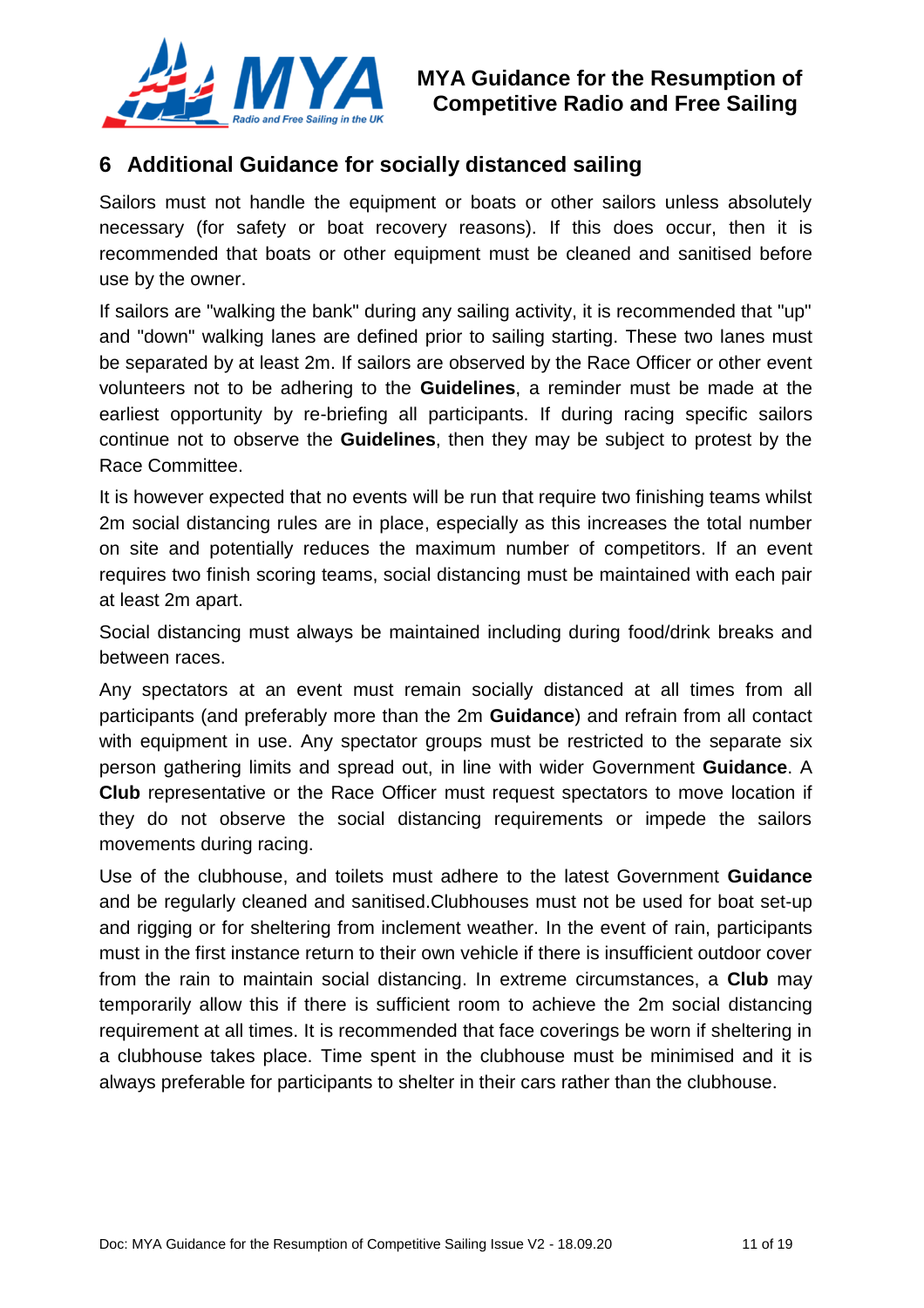

## **7 Risk analysis of Droplet Transmission**

### **(Note Accumulated Time is for a 4 hour sailing session)**

<span id="page-11-0"></span>

| <b>Activity</b>                    | Proximity<br>to others | Face<br>to<br>Face? | Interaction<br>Time (per<br>race or<br>activity) | <b>Risk Level</b>           | Accumulated<br>Time (per 4hr<br>session) | <b>Cumulative</b><br><b>Risk Level</b> | <b>Additional Mitigation Measures?</b>                                                                                                                                           | <b>Final Risk Level</b><br>(with Mitigation) |
|------------------------------------|------------------------|---------------------|--------------------------------------------------|-----------------------------|------------------------------------------|----------------------------------------|----------------------------------------------------------------------------------------------------------------------------------------------------------------------------------|----------------------------------------------|
| Registration                       | $0.5 - 2m$             | Yes                 | 2 mins                                           | <b>High</b><br>(if indoors) | N/A                                      | <b>High</b><br>(if indoors)            | Avoid physical contact with documents (boat cert,<br>PSN, etc.). Face Coverings needed especially for<br>indoor situations OR use online registration (and<br>payment) processes | <b>Medium Risk</b>                           |
| <b>Measurement</b>                 | $1-2m$                 | <b>Yes</b>          | 5-10 mins                                        | <b>Medium</b>               | N/A                                      | <b>Medium</b>                          | Face Coverings needed especially for indoor<br>measurement                                                                                                                       | <b>Low Risk</b>                              |
| Rigging & pack away                | $2m+$                  | No                  | 5-10mins                                         | Low                         | $<$ 20 mins                              | Low                                    | None                                                                                                                                                                             | <b>Low Risk</b>                              |
| <b>Practice</b>                    | $2m+$                  | No                  | $0-10$ mins                                      | Low                         | N/A                                      | Low                                    | None                                                                                                                                                                             | <b>Low Risk</b>                              |
| <b>Pre-Start &amp; Countdown</b>   | $1-2m$                 | No                  | 2-3mins                                          | Low                         | $30$ mins                                | <b>Medium</b>                          | Suggest Face Coverings for longer racing sessions<br>or when numbers result in proximities as low as 1m                                                                          | <b>Low Risk</b>                              |
| <b>Racing from fixed locations</b> | $2m+$                  | No                  | 10 mins                                          | Low                         | 2 hours                                  | Low                                    | None                                                                                                                                                                             | <b>Low Risk</b>                              |
| Racing - "Walk the Bank"           | $1-2m$                 | No                  | 20-30 secs                                       | Low                         | 20 mins                                  | <b>Medium</b>                          | Consider Face Coverings for longer racing sessions<br>or when numbers result in proximities are often as<br>low as 1m                                                            | <b>Low Risk</b>                              |
| <b>Finishing</b>                   | $1-2m$                 | No                  | 5-10 secs                                        | Low                         | 2 mins                                   | Low                                    | None                                                                                                                                                                             | <b>Low Risk</b>                              |
| <b>Between Race Socialising</b>    | $2m+$                  | Yes                 | 5 mins                                           | Low                         | $6<60$ mins                              | Low                                    | None                                                                                                                                                                             | <b>Low Risk</b>                              |
| <b>Between Race Socialising</b>    | $1m+$                  | Yes                 | 5 mins                                           | <b>Medium</b>               | $6<60$ mins                              | <b>High</b>                            | Face Coverings must be used if socialising takes<br>place with distances approaching 1m                                                                                          | <b>Medium Risk</b>                           |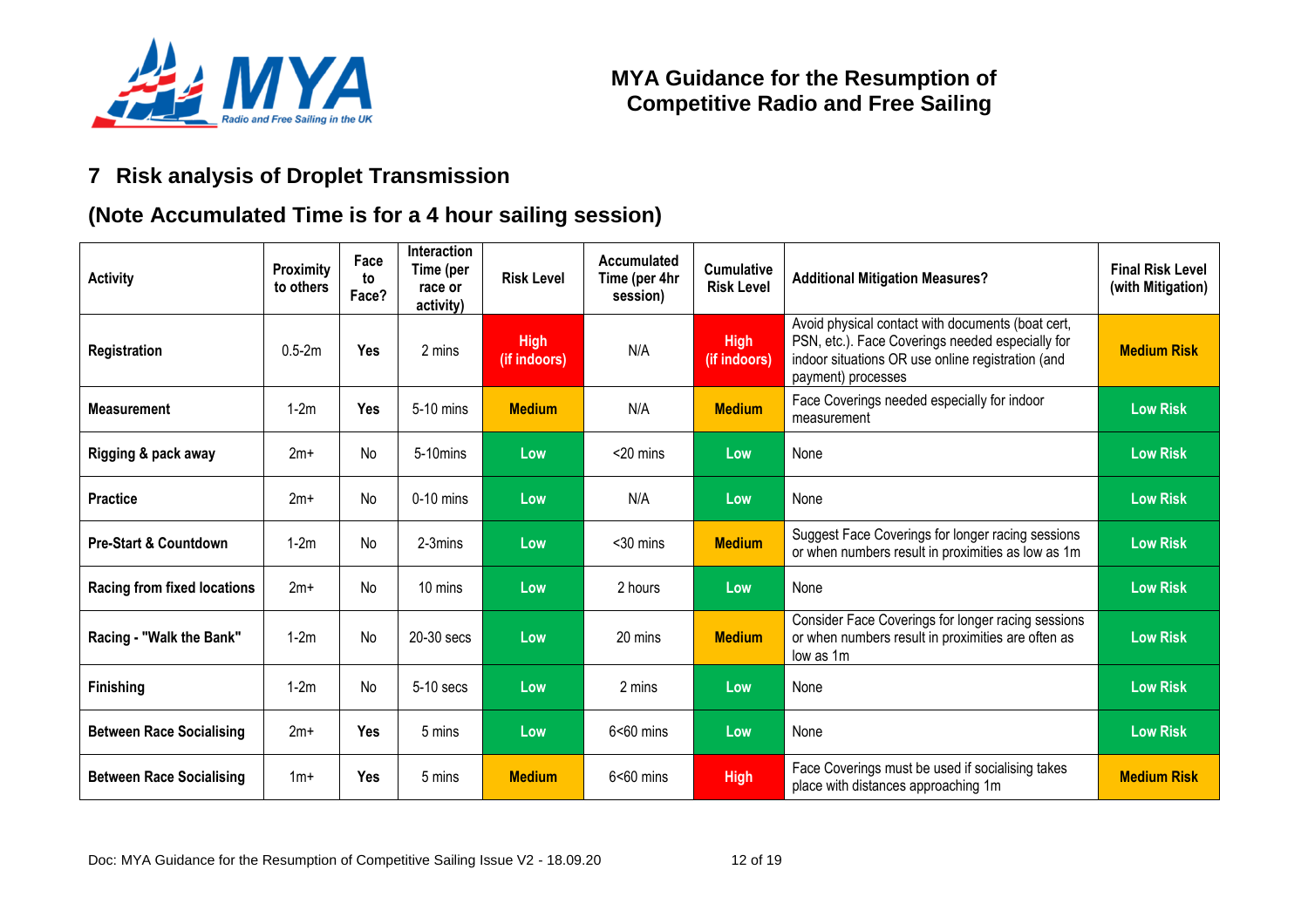

## <span id="page-12-0"></span>**8 Event Guidance for Clubs in England which may run Open Events**

### **8.1 Event Registration**

Registration is best conducted outdoors by one **Club** representative (consider using cover from the wind and rain), otherwise if indoors, then face coverings may need to be worn due to problems with social distancing. The main threats to avoid are physical handling of documents (i.e. boat certs, PSN's, personal medical information forms, entry fees, etc.). Wherever possible, and to avoid registration on the day, entry and payment should be made electronically prior to the event to avoid handling cash. The **MYA** can provide a payment service although there is a small transaction fee (<2%) and any event wishing to do this needs to request first with the **MYA** DCO. If proof of certificates are required (for the boat or a Personal Sail Number or PSN) then determine if an electronic copy can be submitted as part of the entry process.

Alternatively for payment, **Clubs** could consider investing in a contactless card reader system to use on-site and avoid the use of cash.Such a system might cost between £30 and £150 (depending upon manufacturer and capabilities) and charge a fixed fee per transaction (typically less than 2%). Suppliers such as *[iZettle](https://shop.izettle.com/gb/card-terminals)* or [Sumup](https://sumup.co.uk/welcome/home/?gclid=CjwKCAjwr7X4BRA4EiwAUXjbt6wKaDWLHph4P6rVRPXop3VQljumEd5aWHBnnS19ynLGndJxbZpIXRoCxz0QAvD_BwE) are popular although many others exist and a **Club** must investigate what works best for them. If there is no alternative to cash, then consider an entry fee that is a round number of £5 (£5, £10 etc.), have a quantity of spare £5 notes as change that competitors take and use a container that the fee is placed into. If cash is taken and when counting takings, it is suggested to use gloves and take other appropriate hygiene precautions before and after counting the takings.

#### **8.2 Event Measurement**

If boats must be measured and can also be measured and then quarantined for a period of three days before the event starts, then that would be preferable. However, there are very few instances where this can be used. A more realistic approach if measurement is essential, is for the measurer to use gloves and sanitiser before and after handling a boat and its equipment being measured. The owner must also use hand sanitiser and clean the boat or equipment with hard surface anti-bacterial wipes prior to handing all items to the measurer.

Alternatively and whilst these restrictions are in place, limited or no measurement may need to be undertaken (especially considering the level of competition likely). Limited measurement could take the form of weight measurement where the items are placed on the scales by the owner (after using hand sanitiser to minimise cross infection) and consider the use of a set of sail outline templates (if the sail plans are limited and fixed e.g. IOM, DF65, DF95 etc.) and rigs placed on top of them by the owner. For some events self-certification may be necessary and **Clubs** will need to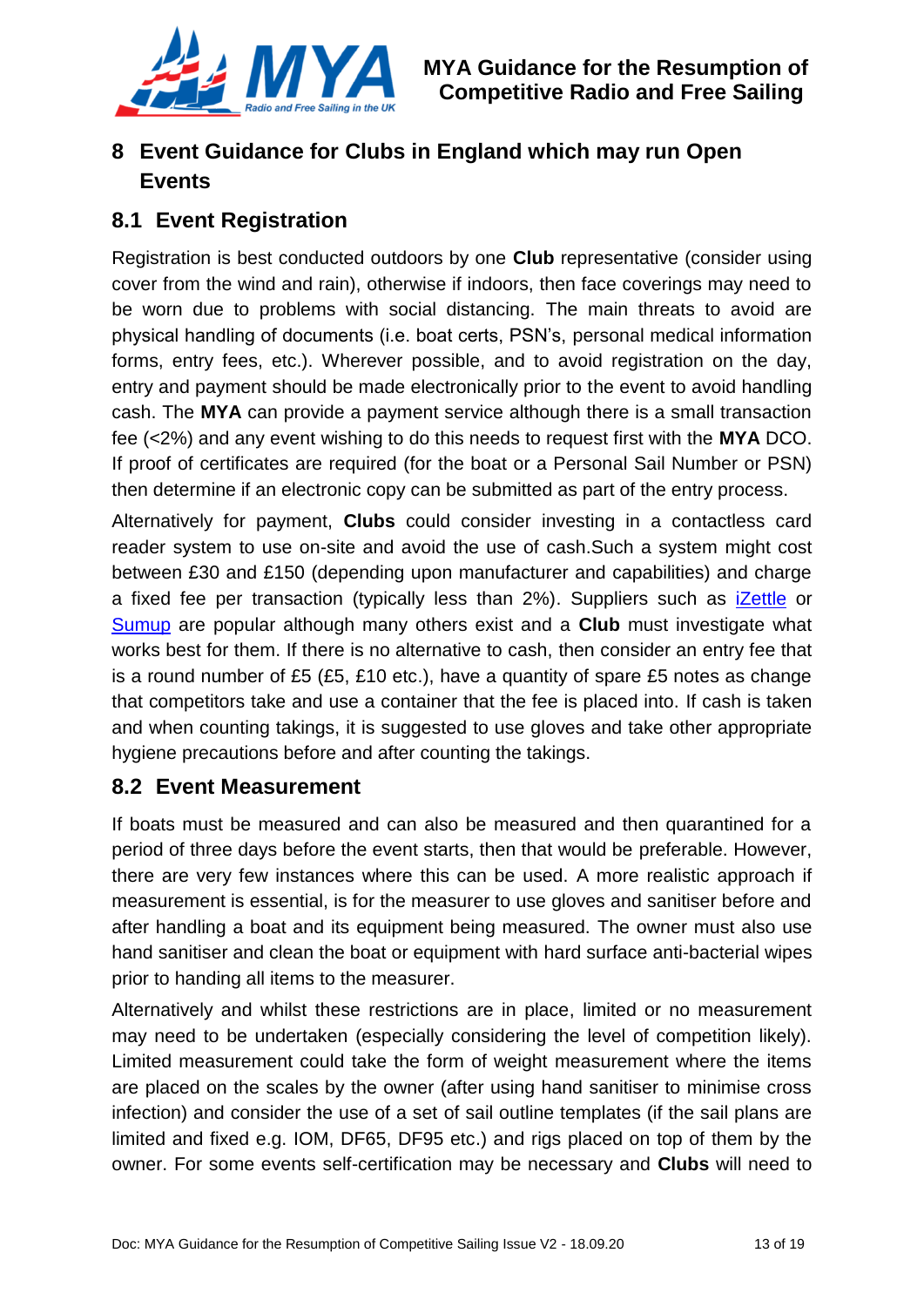

work with COG's to establish what may be required and allowed for the event in question.

### **8.3 Event Briefings**

Briefings must be conducted outdoors, unless the weather absolutely precludes this AND a covered area is available which allows all participants to be accommodated whilst still maintaining appropriate social distancing. It is also recommended that face coverings are used if an indoor location is used.The NoR must mention if a **Club** will require the use of face coverings at any time so that competitors are forewarned. It may be necessary to use a megaphone or PA system to ensure that all participants can hear the briefing. If there is not sufficient space to keep to appropriate social distancing at the briefing, then the organisers must consider splitting competitors into two groups. In this case, the RO or **Club** representative running these briefings must ensure that the same information is imparted to both groups.

### **8.4 Event Starts and Start Lines**

The event participant limit of 30 suggests a maximum limit of 28 competitors. A two heat (4 promotion) event would support 21 competitors, with a heat maximum of 13. For a 3 heat event, there would be a maximum of 13 boats for Race 2 (heats A and B) and then a maximum of 12 boats in any subsequent heat. For **Club** racing it is suggested that races are run with a maximum of 13 boats and that fleets are split into 2 heats if larger numbers wish to race.

A **Club** must ensure that there is sufficient room at the racing location in both the start and control areas and to allow waiting competitors to keep to social distancing **Guidelines** and ideally a minimum of 2m.

When there are 13 competitors for a start, it is expected that a reduced social distance of at least 1m+ may be necessary, but competitors must be requested to keep separation to the recommended 2m distance whenever possible. For open events it is expected that a 2 minute countdown would be used and for **Club** racing a 1 minute countdown is suggested to minimise interaction between competitors. It is possible that individuals could remain at 2m distance until towards the start time which would also reduce the likely interaction time between individuals.

#### **8.5 Event Control Areas**

The Control Area may take the form of either:

- a) A fixed location with participants standing or sitting at a predefined location with ideally a minimum of 2m separation. The location of a fixed area may be best nearer to the start line, but a **Club** will have to decide based upon its foreshore area and the wind direction seen when racing.
- b) Walking the bank where a wide enough route is available to allow social distancing measures to be met on both the upwind and downwind legs.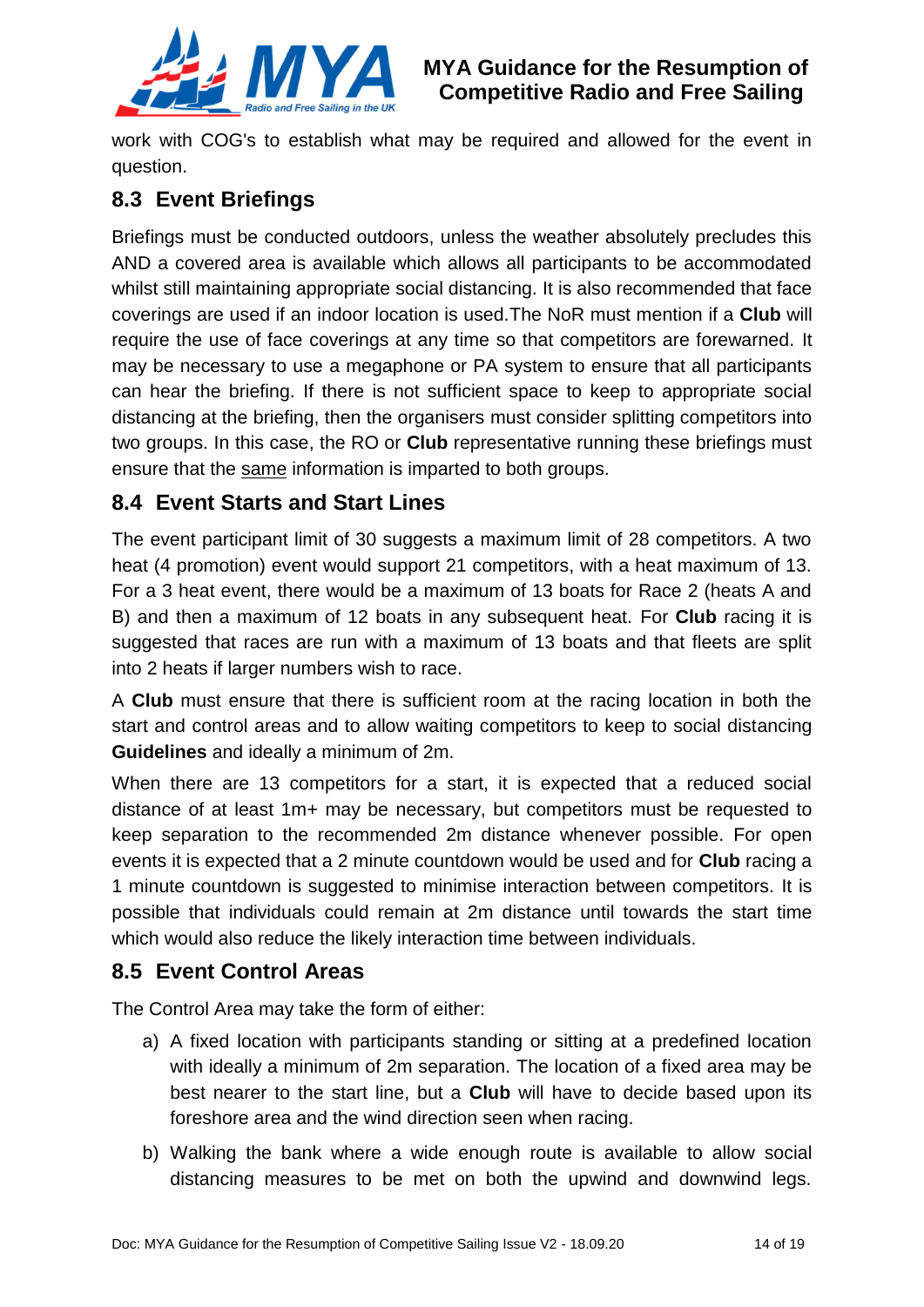

#### **MYA Guidance for the Resumption of Competitive Radio and Free Sailing**

Consideration must be given to establishing "Up" and "Down" routes with 2m separation, which may need to be marked in some way, although it is recognised that this would require additional setup time. Advise competitors at the briefing of the routes to use and request that these are adhered to. If the sailing is conducted in a public park, **Clubs** must consider how interactions with members of the public will be minimised and adhere to social distancing requirements.

### **8.6 Use of a boat for course laying and boat recovery**

If a boat is essential for laying the course marks and boat recovery, then unless it is large enough to maintain social distancing for two people, it will need to be operated by one person or two, each using face coverings. On any specific day, the boat must be operated by the same person(s) to avoid the potential for cross contamination. It is advisable to use gloves and if the boat has been used by others within the last 72 hours, then it will need a full sanitising clean. If the boat is likely to be used several times in a week, then a record of use, would need to be kept and checked before each use to see if cleaning is required. This could take the form of a book or a laminated sheet with the boat which can be marked with the last time and day of use.

### **8.7 Keeping to social distance separation**

Wherever possible, all participants must adhere to current social distancing requirements (2m). If reduced distances are required, then make every effort to keep that interaction as short as possible and eliminate face to face contact. The Risk Analysis Template in Section 7 (page [12\)](#page-11-0) should help identify where the largest risk will occur.

#### **8.8 Event Race Protests**

Protests are one instance where face to face contact is more likely. These must be conducted outdoors if at all possible including under rain cover if the weather is wet. Use of SYRPH must always be attempted to potentially reduce the time spent in close proximity. Social distancing of at least 2m must be used for the hearing and minimise voice levels to avoid droplet transmission. It may be appropriate to consider the use of the **RYA** Arbitration scheme to minimise proceedings where the protest is heard by a sailor or **Club** official (not directly involved in the protest) who is aware of the rules and able to reach a decision. This minimises the risks and numbers involved in any hearing.

#### **8.9 Further Reading:**

The **MYA** knowledge Base has documents and **Guidance** on Health and Safety matters for **Clubs** and individuals which can be read and downloaded at:

<https://mya-uk.org.uk/kb/health-and-safety-information/>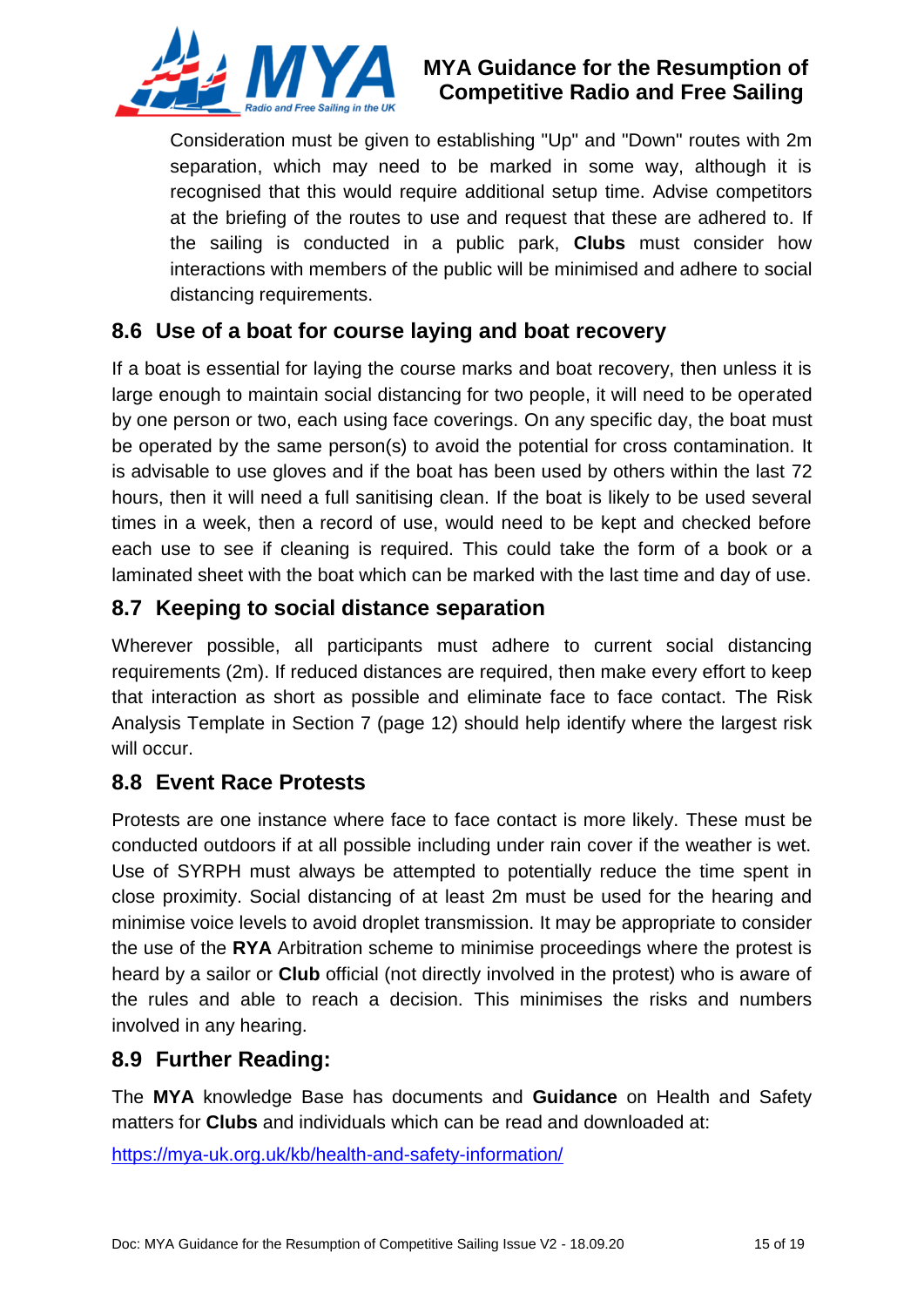

## <span id="page-15-0"></span>**APPENDIX 2 - FOR SCOTLAND ONLY AT THIS STAGE**

#### **MYA Scottish District Guidance for Resumption of Competitive Radio and Free Sailing In Scotland**

The following guidance dated 18/8/20 is intended for club sailing and open events including Scottish District Traveller Series and Championships.

It has been approved by RYA Scotland who have confirmed that it fits within the agreement they have negotiated with SportsScotland (the national agency for sport in Scotland) for the return to boating in Scotland.

Importantly, it allows more than 5 persons to be included in the 'field of play bubble' with the limitation on numbers being restricted by the size of the venue. It is important that the competitors and race team are the only people in the bubble and that they cannot go in and out of the bubble once formed.

Cognisance should also be taken of any local restrictions/lockdown.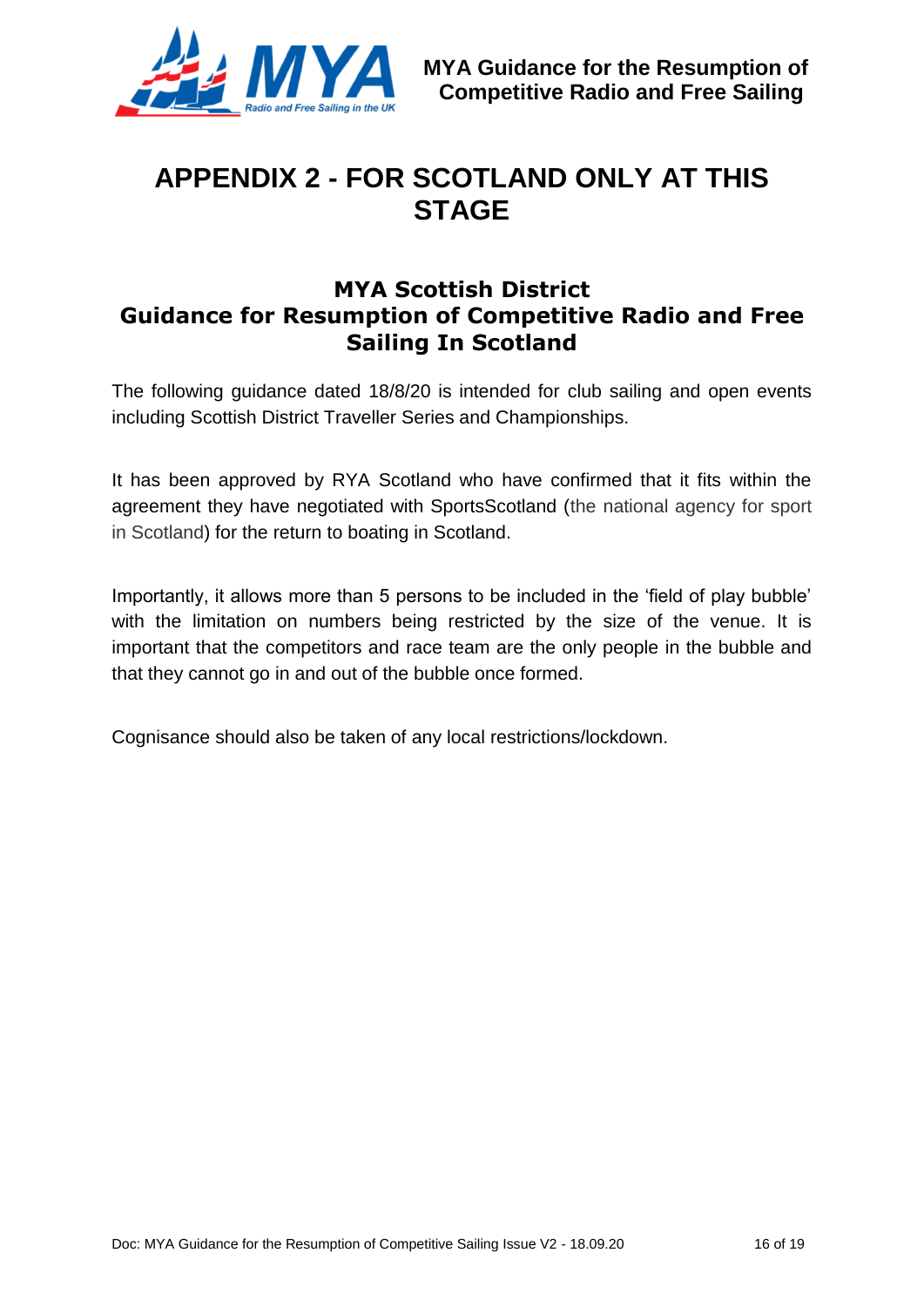

## **MYA Scottish District Guidance for Resumption of Competitive Radio and Free Sailing in Scotland**

18/08/20

We are continuing to monitor the Scottish Government advice and believe that the below measures are appropriate and proportionate. It is important to note that these measures are subject to change at any time and do not take precedence over current government advice/rule. It is the responsibility of each participant to access their own risk and make their own decision whether or not to participate or continue to participate.

It should also be noted that it may not be possible to implement this guidance at every venue where model yachting is enjoyed.

#### **General**

- 1. Any participant who has symptoms or family member who has symptoms of Covid-19 should follow government guideline on self-isolation.
- 2. If symptoms develop participants should inform the organising club by email of the last date they were at the club to allow contact tracing of others can be implemented.
- 3. Participants should self-isolate if they have been in contact with anyone who has developed symptoms.
- 4. Physical distancing 2m minimum with non-family members must be maintained at all time.
- 5. Cough etiquette must be maintained.
- 6. All events must be run outside. If sheltering is required competitors should do so in their own vehicles, alone.
- 7. Hygiene must be maintained and it will be the responsibility of participants to do so. Hand sanitizer must be used before and after touching any communal surface including doors, handles, taps, keys, padlocks etc. Participants must bring their own sanitizer sufficient for their own needs.

#### **Personal**

- 1. Competitors and members of the race team will be required to complete an entry form prior to the event which will include, full name, address, email, phone number, emergency contact name and phone number.
- 2. All participants must adhere to the facilities and grounds protocols required by the host venue/club.
- 3. Competitors should travel to and from the venue in their own transport, alone.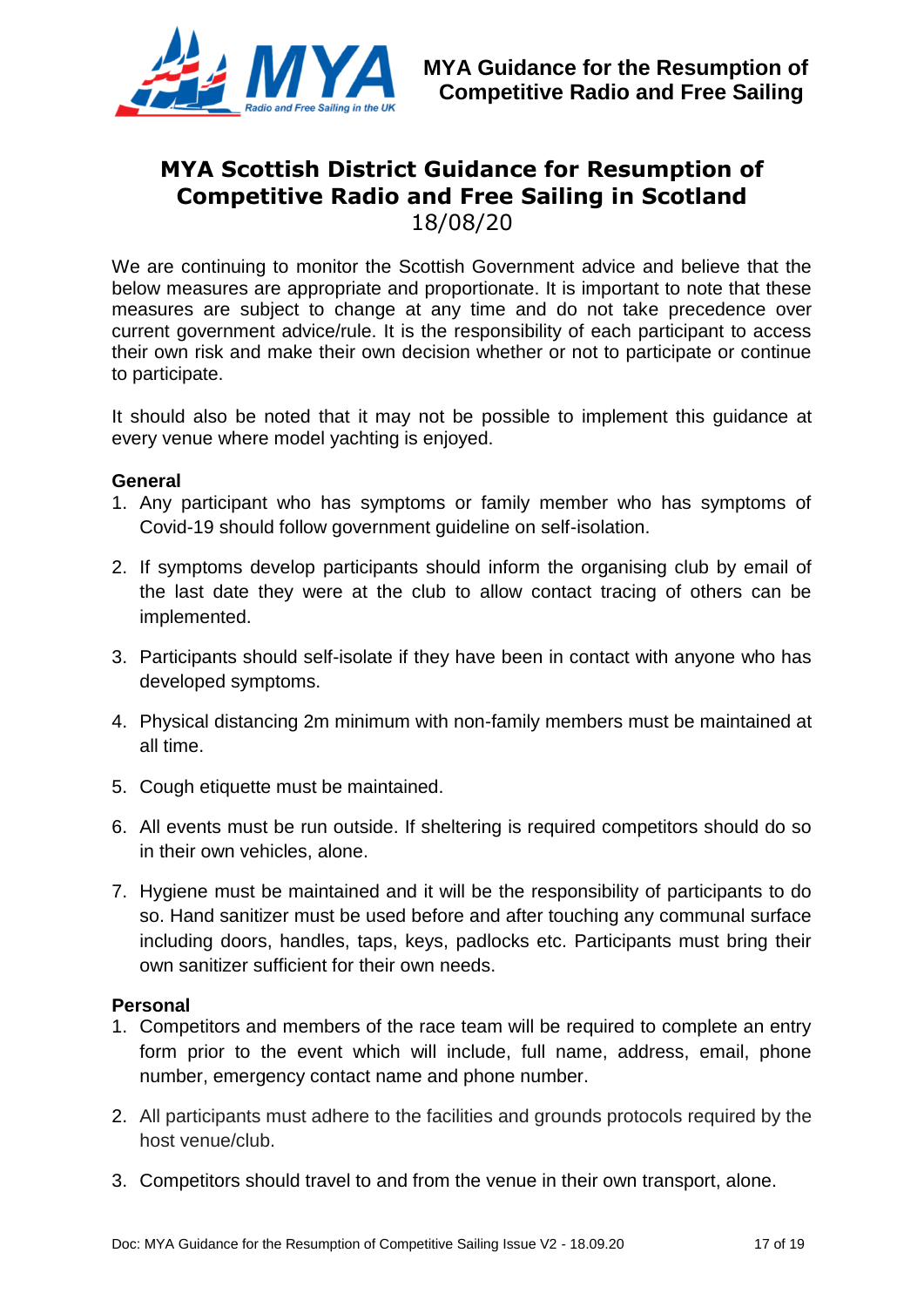

- 4. Competitors should leave the venue as soon as possible on conclusion of the event.
- 5. When the event is in progress a 'field of play bubble' will be formed and competitors and race officials must stay within the bubble throughout the event and must maintain social distancing 2m minimum at all time. No other person should be within the bubble.
- 6. Markers will be laid down at 3m intervals and competitors must stand, or sit on their own seat, at their allotted marker throughout the duration of each race.
- 7. When sailing is in progress members of the race team will stand 3m minimum behind the competitors and apart from each other.
- 8. When launching and recovering competitors must maintain social distancing 2m minimum. A one way system will be adopted going onto the launching area from the left and leaving on the right.
- 9. A safety boat will be available but must only be used by one member of the race team and a life jacket must be worm.
- 10.Participants should bring their own food and drink including water which should not be shared.

#### **Clubrooms and Changing Rooms**

- 1. Access to clubrooms and changing rooms is not permitted.
- 2. Access to a toilet is permitted but only one competitor must enter at any one time and hygiene must be maintained, hand sanitizing and wiping of all surfaces which have been touched.
- 3. Access to kit storage areas is not permitted except by one member of the race team and only to access and return safety boat and race organisation equipment. Hand sanitizing and wiping of all surfaces which have been touched must be carried out.
- 4. No spectators will be allowed other than where a nominated person is supervising a child or vulnerable adult. Physical distancing guidance should always be maintained. The control and launching areas should be roped off to make it clear that no person other than the competitors and race team should be within these areas.